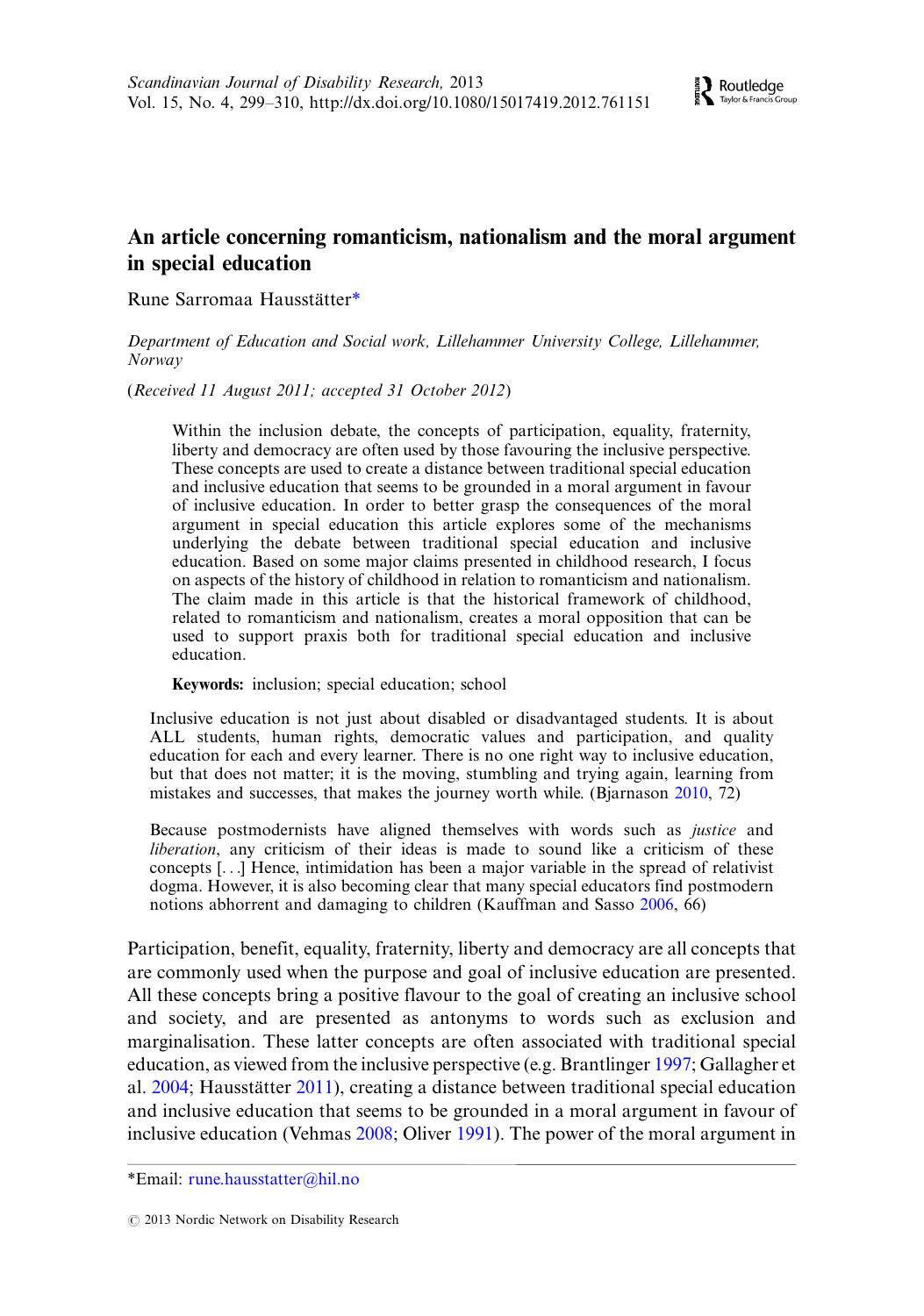special education is overwhelming to the degree that it seems impossible to argue against the truth presented. It is however necessary to point out the claim that:

Truth is a thing of the world: it is produced only by multiple forms of constraints. And it induces regular effects of power. Each society has its regime of truth its 'general politics' of truth: that is, the mechanisms and instances which enable one to distinguish true and false statements the means by which each is sanctified; the techniques and procedures accorded value in the acquisition of truth; the status of those who are charged with saying what counts as true. (Foucault [1980,](#page-9-0) 131)

According to Foucault, truth is produced and transmitted through important channels including scientific discourse and economic and political incitement. The establishment of truth through these channels is part of a battle for truth in society, a battle about 'the ensemble of rules according to which the true and the false are separated and specific effects of power attached to the true' (Foucault [1980,](#page-9-0) 132). Social institutions are an important factor in developing and supporting the establishment of truth and one such institution is education. Education presents truth that is part of a scientific discourse through an institution that is more or less supported politically and economically. The political and financial support is part of an apparatus controlled as part of a political and social debate.

The debate about the role of special education in schools is one example of how truth is presented in a political argument (Biesta [2010](#page-9-0); Imsen [2011](#page-10-0)). The issue raised here challenges us to try to understand the techniques and procedures that bring forth the truth – a truth that is truer, more sanctified, than other possible true statements in the area of special education. There are of course several techniques and procedures working within this area, hence my answer to this challenge in this article is limited to the exploration of some mechanisms underlying the powerful moral arguments in special education.

#### Debating the moral position

The moral argument is linked to the philanthropic heritage of special education, a heritage that involves an obligation to help and to educate people that do not fit into the established general norms of education (Hausstätter  $2004$ ). The question is not if special education should help these people, rather it is a question of how special education should offer help (Hausstätter [2007\)](#page-10-0). According to Kirkebæk and Simonsen [\(2008\)](#page-10-0) the philanthropic solution from the middle of the nineteenth century was to relay on scientific criterions to define when help should be needed. The scientific based philanthropy developed a set of classifications in order to distinguish between people and what kind of help they should get. Different classifications were offered and used by educationalists in order to help disabled children to learn. From this point a medical based understanding of special education was developed - and is nowadays described as the traditional perspective of special education.

Within the traditional perspective the child fitting criteria for special education is understood as having some sort of deficit (Brantlinger [1997;](#page-9-0) Gallagher et al. [2004](#page-9-0)). The goal and moral obligation of special education is therefore to reduce the consequences of these shortcomings so that the child becomes a more able and less disabled citizen (Hausstatter and Connolley [2012\)](#page-10-0). The society is, in the traditional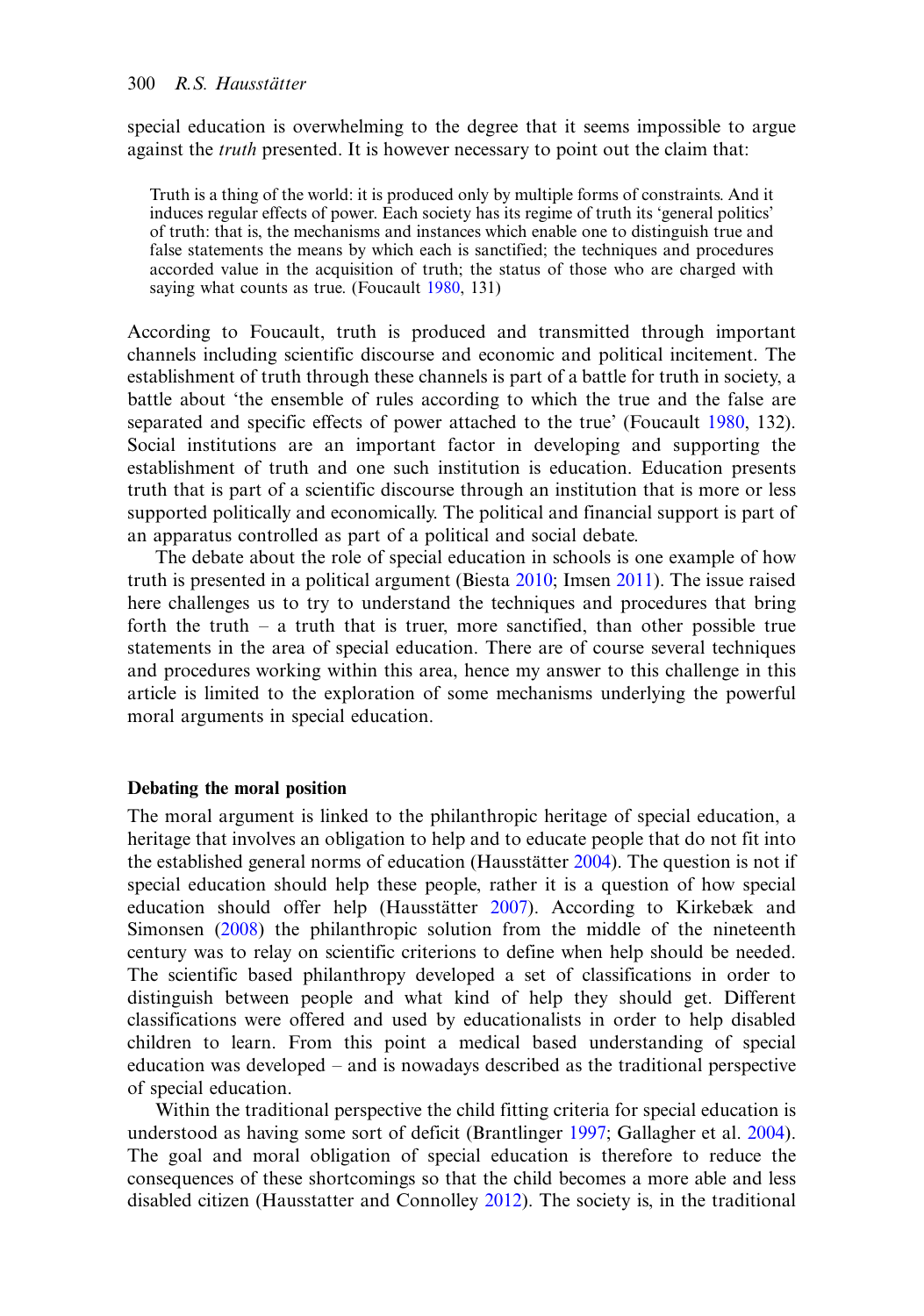perspective, presenting the standard of the necessary skills that the disabled person has to strive to achieve.

Inclusive education can also be traced back to a philanthropic heritage. However, the inclusive idea is more closely connected to the moral obligation to help, and less related to scientific standards of development. From focus on the moral obligation, theories describing an alternative understanding of the relationship between the individual and society developed (e.g. Oliver [1991](#page-10-0)). Today, the inclusive perspective understands disability as a result of our society's faults and shortcomings in relation to offering a democratic society where everyone has equal rights and equal opportunities (Brantlinger [2001;](#page-9-0) Bjarnason [2010\)](#page-9-0). Instead of limited focus on the individual, the moral obligation for inclusive education is to focus on school organisation and relationships between people (Haug [2010](#page-10-0)).

As previously stated, there is a discussion within the field of special education about how to deal with the challenge of disabilities (for more see Gallagher et al. [2004](#page-9-0) and Mostert, Kavale, and Kauffman [2007\)](#page-10-0). However, this is only one aspect of how the truth is established. As pointed out by Nietzsche [\(1989](#page-10-0)), morality, moral judgement and moral stands must be understood as part of a social complexity. In his book *On the Genealogy of Morals* ([1989\)](#page-10-0) he clearly distinguishes moralities that originated in ruling classes from moralities that originated among the oppressed. The distinction between the ruling class and the oppressed is also important within special education when examining the differences between the traditional and inclusive perspectives. Brantlinger [\(2001](#page-9-0)) claims that the traditional understanding, through the definitions of classifications, supports the ruling classes in society. In other words, the moral argument in special education cannot be simplified to a debate about the ontology of disability. On the contrary, moral arguments have to be understood as part of a cultural and historical complexity that establishes the truth within this area – a truth that is also part of a battle of what counts as true positions (cf. Foucault [1980\)](#page-9-0). One aspect of this historical complexity is the field of education as part of romanticism and nationalism.

### Romanticism, nationalism and education

Romanticism and nationalism were both parts of the Age of Enlightenment in the eighteenth century. This is the same period in which the practice of organised education for all citizens was starting to develop in several western countries. Changing views of childhood and education were central to this development (Thuen [2002,](#page-11-0) [2008\)](#page-11-0).

 $\ldots$  up until the end of the  $17<sup>th</sup>$  century, there was an 'autocratic, indeed ferocious' attitude to children. They were viewed as being full of 'Original Sin,' whereas in the late 17<sup>th</sup> century a new social attitude towards children began to strengthen. Parents adopted a gentle and more sensitive approach to their offspring. (Pollock [1983](#page-10-0), 8)

A central claim made by Pollock ([1983\)](#page-10-0) is that the understanding of children and childhood has changed according to historical and cultural changes. The claim 'a gentle and more sensitive approach to their offspring' is therefore made within the framework of today's understanding of childcare. It is also necessary to keep in mind that changes within this area are not something that happened in all layers of society at the same time. The change described in the quotation above was relevant for the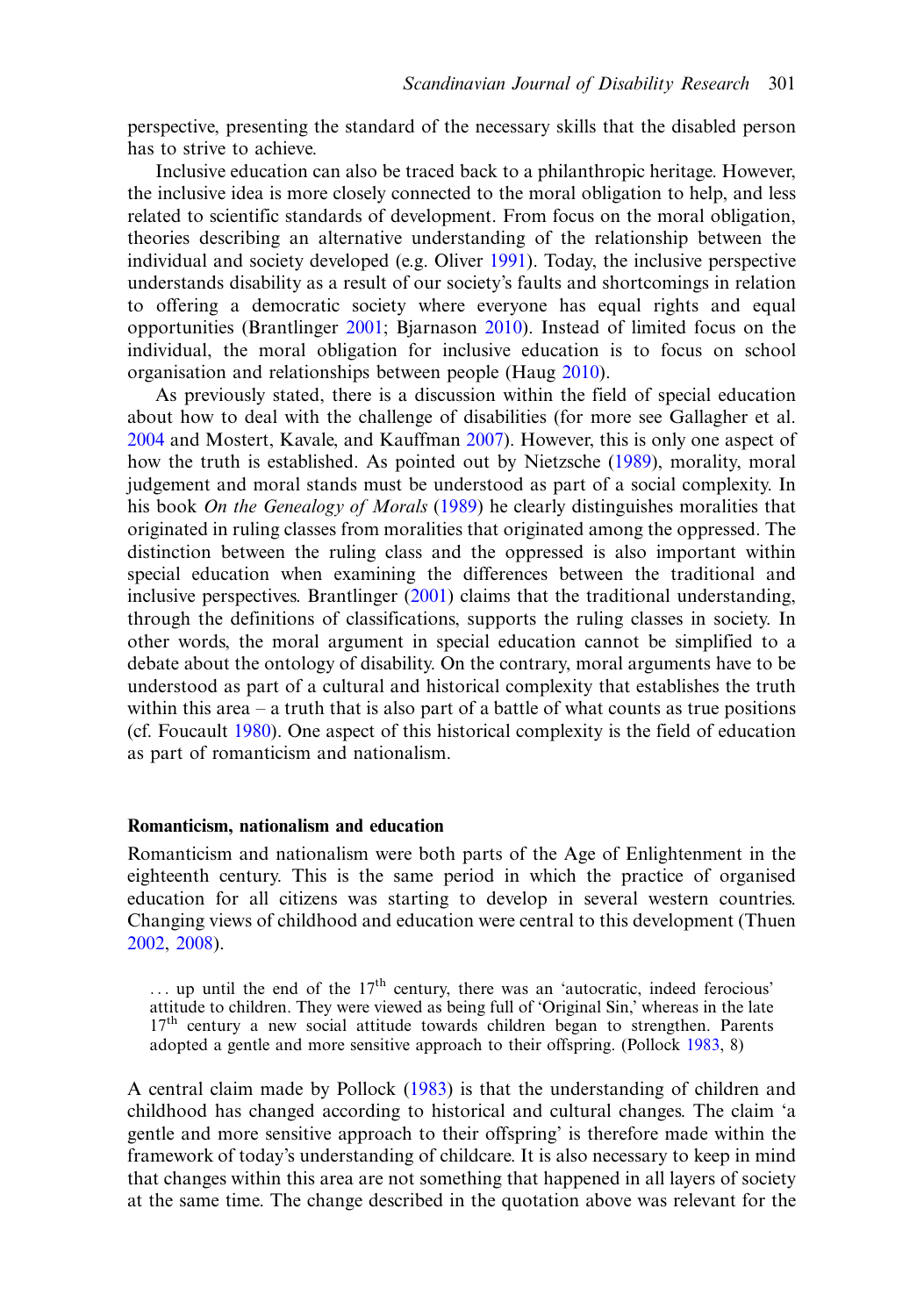middle and upper-class children. The poor child was still ignored and exploited. Thuen [\(2008](#page-11-0)) claims that this is a paradoxical situation in which large groups of poor children where exploited as cheap and necessary labour, while at the same time childhood as a romantic concept developed among the middle and upper-class parents. It is therefore necessary to approach the understanding of childhood in a historical and cultural context as an area with several layers. With reference to Hugh Cunningham [\(2005](#page-9-0)), the Norwegian criminologist Kjersti Ericsson [\(2009](#page-9-0)) describes out four different views on children and childhood that have developed over the last 200 years which contribute to defining our view of the child's role in society: the romantic vision, the state and the nation's children, the autonomous child and the Christian vision.

Throughout history, Christianity has had a major impact on cultural views of children in the western world It is therefore possible to find aspects of the 'Christian vision' in all other descriptions of childhood offered here. It is, however, necessary to emphasise that what is considered to be the correct Christian view is open for debate - and it is not part of this article's aim to debate it. For the purpose of this essay, it is important to point out the clear opposition between the romantic vision of childhood and the state and the nation's children in order to clarify some central aspects of the debate within special education.

The romantic vision, according to Ericsson, grew out of the shift in views on children and childhood that occurred in the eighteenth century. Based on the philosophy of the Enlightenment (e.g. Lock and Rousseau), the view of children changes from seeing them as born sinners to seeing them as innocents that should be able to enjoy childhood as a happy period and a basis for liberation from the adult world. As pointed out by Cunningham ([2005\)](#page-9-0): There were no toy stores in England in 1730, but a lot of them in 1780 (67). Practical parenting changed very little in this period, but this view of childhood as a carefree period had influence on the emerging bourgeoisie view on education and training:

The idea that childhood was a period of great value, a period that should be happy, protected and carefree, and that the child was nothing more than a small and stupid adult, would grow stronger and stronger. In practice, there were upper class and middle class children who were affected by such ideals, while working class children continued to be what they had always been, namely, the necessary labour. (Ericsson [2009,](#page-9-0) 11)

As pointed out, the change towards a romantic understanding of children and childhood happened within the upper and middle classes as family life changed from an extended family structure to the nuclear family. According to Cunningham [\(2005](#page-9-0)), the private rooms in the houses of the upper and middle classes provided space to nurture familial love, especially that between mother and child. Essential for the romantic view is that the child and childhood have a value in themselves. Children and childhood are not just preparation for adulthood but a period that also has an impact on the life one should live in the future. This principle is also the basis for the autonomous child. When the child and childhood are understood as being things that have value unto themselves, it also becomes necessary to make arrangements so that we can safeguard the child's value. Ericsson [\(2009](#page-9-0)) shows how legislations have historically have provided an increasing degree of participation for children and youth. The development of special education can be understood as one example of how children were protected. At least in the Nordic framework, special educational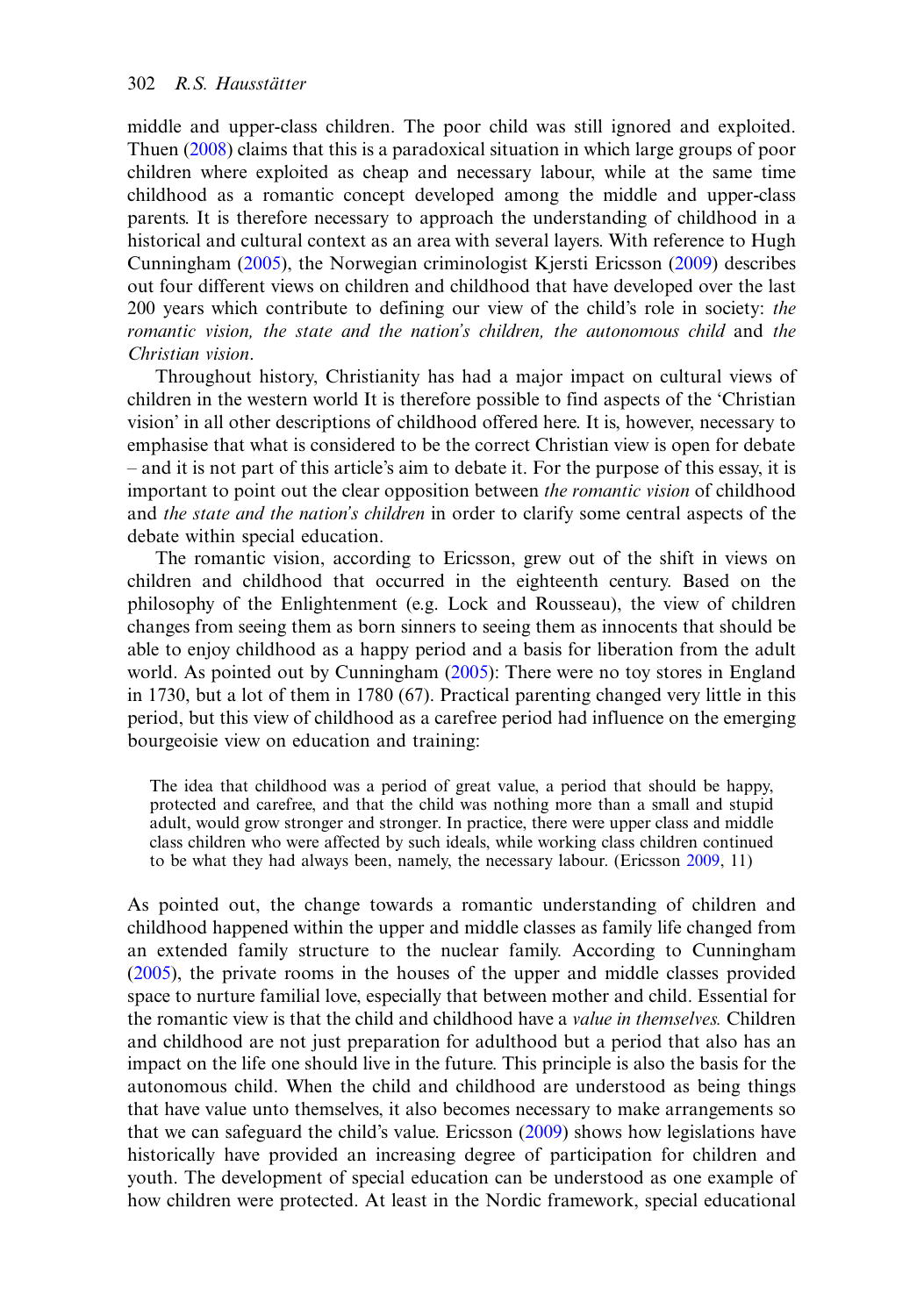support started as a private organized support for children from the middle classes (Johansen [1996\)](#page-10-0). In 1881 legislation in Norway extended the benefit of special educational support to schooling for 'abnormal children.'

The concept of the state and the nation's children is part of the development of statehood and nations (Hobsbawm [1990\)](#page-10-0). The population, especially the children, becomes an important part of a nation's development – to secure the future of the state by increasing the state's ability to reproduce itself:

And it's evident that the upbringing that one generation gives its children, is crucial for the next generation [...].The country's future depends on the nation's position [...] power and will to maintain Sweden's position in the [...] competition, and, if so required, to protect the country's freedom. Government intervention in child welfare is as much in the interest of the state's duty to itself as it is in the interest of the rights of the child. (Lindstrøm 1911, in Ericsson [2009,](#page-9-0) 12)

The state and nation's children were taken care of through the systematic development of different legislations and institutions throughout the nineteen century (Foucault [2003](#page-9-0); Froestad [1995;](#page-9-0) Thuen [2002\)](#page-11-0). Important for the field of special education is the development of a state that takes on the responsibility for those children who do not receive acceptable parenting and/or those children who did not develop or behave sufficiently within the normal school setting. This control over the individual is described by Foucault ([2001\)](#page-9-0) as an example of both how the nation took responsibility for its inhabitants by establishing institutions that gave people the necessary means to live, as well as of how the same state developed a systematic control over human life in order to control individuals that were not part of the established society. A central goal for the state in relation to the nation's child, was the moral obligation to rescue the child from a bad upbringing or bad social influence so that they could become skilled workers for the state (Thuen [2002](#page-11-0)). Focusing on children and childhood was therefore an investment in the future made by the government. Education in general, and special education specifically, is part of this investment. To focus on children with specific needs was, from both a philanthropic scientific aspect and romantic perspective, 'true,' but it was also necessary for the state to have systems where 'dangerous' children were controlled and made into necessary labour (Kirkebæk [1993;](#page-10-0) Thuen [2002](#page-11-0)).

A central point made by Ericsson [\(2009](#page-9-0)) is that these different ways of presenting truth about children and childhood still dominate our attitudes, values and practices, particularly in child welfare but also in education. I will also argue that special education's role, values and functions can be related to these different visions of children and childhood. The autonomous child is expressed through legislations focusing on children's rights – for example the right to special education. However, more important for the field of special education, when it comes to understanding the moral argument in special education, are the aspects of the romantic vision and the state and the nation's children.

#### The purpose of organised education

The development of the field of special education is historically linked to the nineteenth century - approximately the same period to which Ericsson ascribes the awakening of different views on children and childhood. As pointed out, special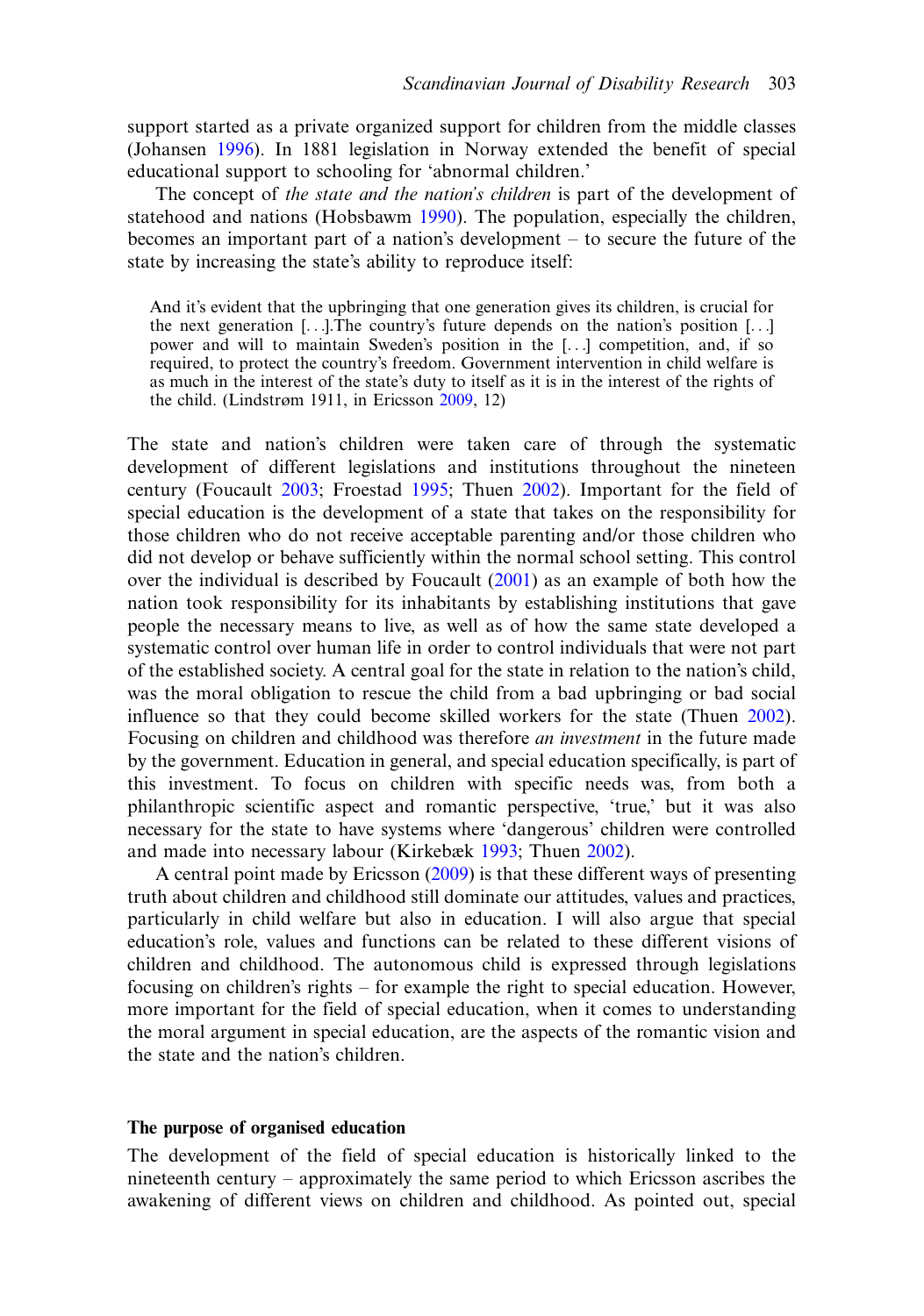education has its roots in philanthropy (Askildt and Johnsen [2008\)](#page-9-0), but it is also part of the modern state's commitment to professionalism and efficiency (Froestad [1995](#page-9-0); Ravneberg [1999](#page-10-0)).

As presented earlier the traditional and the inclusive understanding differ in how they describe the way special education should help people with disabilities. The central claim of this essay is that these differences must be related to the historical development of society, political processes and the view of what education is and should be.

The purpose of organized education is itself, historically, heavily debated (Biesta [2004,](#page-9-0) [2010](#page-9-0)). Several different theoretical frameworks and practical models, related to such ideas as nationalism and romanticism, have been presented. An area of focus that is central to many of these theories is that of the relationship between the individual and society (e.g., Durkheim [1972](#page-9-0)). I claim that it is possible to describe two main competing objectives when defining the role of the school: that of the classical school, focusing on social formation, and that of the progressive school, focusing on self-formation (Hausstätter  $2007$ ). The school with social formation as its goal aims to educate good workers for the community. Alternatively, the school that focuses on self-formation strives to create individuals who are more self-realized (Biesta [2004](#page-9-0), [2010](#page-9-0)).

Schools focusing on social formation are guided by a curriculum, representing a specific, socially constructed knowledge base that the school is tasked with imparting to the students. Those focusing on self-formation are guided by a belief that the educational process is based on the interests and abilities of the students involved. In the latter perspective, the school's task is to focus on the realization of the individual, advancing their ability to learn as well as to reflect and to express themselves. In relation to special education, the traditional view is linked to the school focusing on social formation, while the inclusive perspective is connected to the school that focuses on self-formation (Hausstätter [2007](#page-10-0)) (Table 1).

#### The moral argument in special education

The goals of schooling and theories of childhood may be attributed to the different perspectives in special education in order to highlight the moral argument in special education. The traditional pedagogical view of investment in professional special educators is part of the nation-state's investment in the child (Ravneberg [1999](#page-10-0)).

|                                  | <b>Basis</b>                                                              | Focus                                                                                                                            | Goal                                                                |
|----------------------------------|---------------------------------------------------------------------------|----------------------------------------------------------------------------------------------------------------------------------|---------------------------------------------------------------------|
| Teaching for social<br>formation | A clearly defined<br>knowledge base<br>(a curriculum).                    | Academic knowledge –<br>Focus on teaching<br>methods that lead to<br>increased knowledge.<br>Knowledge that can be.<br>measured. | The knowledgeable<br>person – the worker.                           |
| Guide to<br>self-formation       | A debatable<br>knowledge base that<br>is based on students'<br>interests. | Competence – Focus on<br>individual reflection and<br>expression.                                                                | The competent<br>person who masters<br>$change - the$<br>performer. |

Table 1. Social formation and self-formation (developed from Hausstätter [2007](#page-10-0)).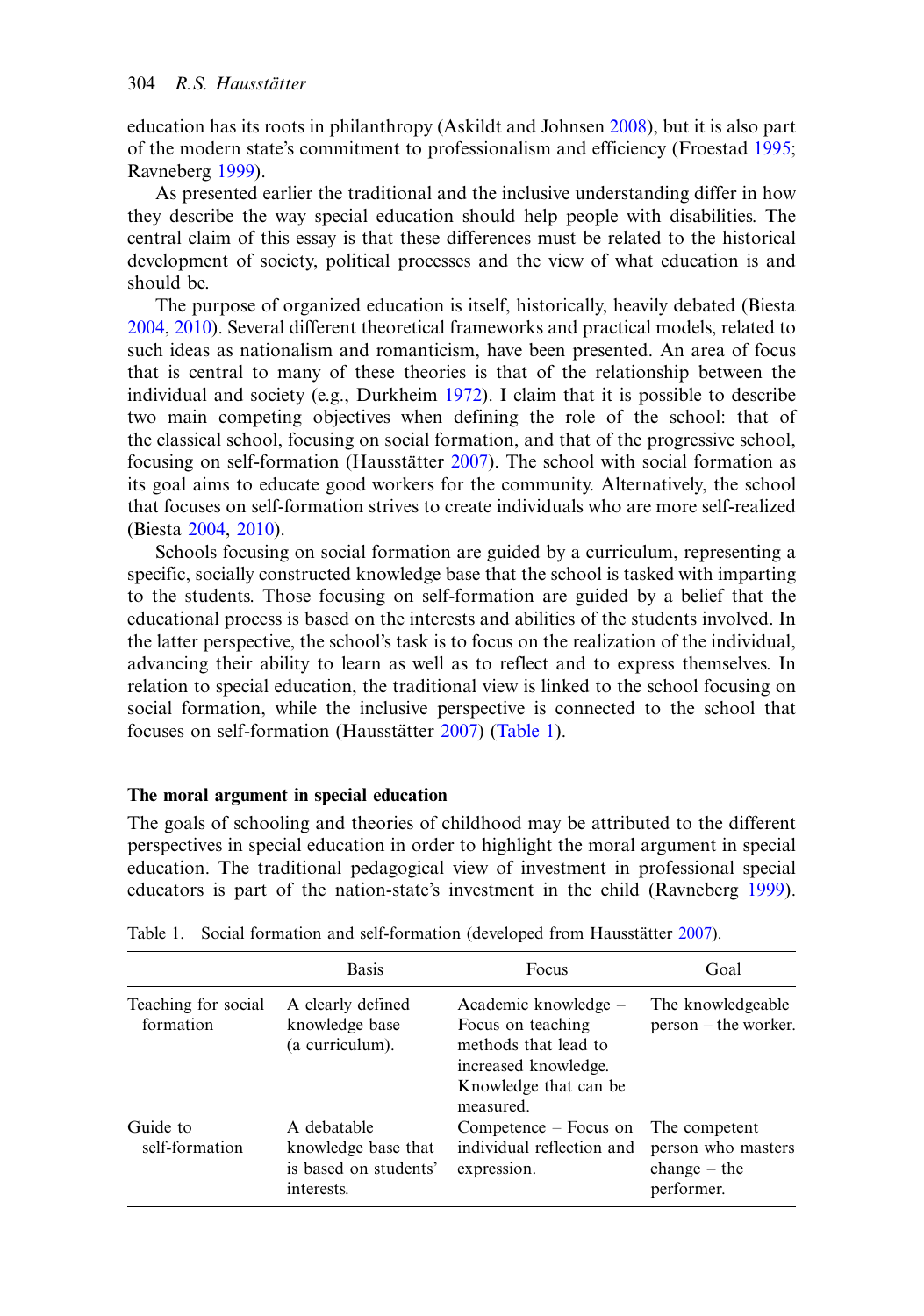<span id="page-6-0"></span>Inequality within the state and the nation's children is problematic and a challenge for both the school and society (Durkheim [1972\)](#page-9-0). To deal with this schools organise students according to normal standards related to, for example, age, gender and intelligence. Special education is, within this framework, a way of meeting the needs of the normal standard by regulating education for those students who are residuals of the normal educational system. The objective is however to adapt these students to the goal of normal education as part of the schools general ambition of social formation – or, within the framework of Foucault ([1980\)](#page-9-0), to make the students part of the dominant, hence acceptable, social discourse. Disability within this perspective is an actual situation of some people that we need to relate to by offering an educational system that makes the person more able and less disabled. Special education has within this framework a moral obligation to help disabled people to cope with the world they live in.

The inclusive perspective in special education is closely connected to the romantic view of the child. The central goal of inclusive education is, according to Brantlinger [\(1997](#page-9-0)), first and foremost to cut through socially constructed categories, such as disability, that exclude people from being participants in a democratic society. Hence, diversity among children is natural and expected, and it is unnecessary and unmoral to define people in terms of how they deviate from the normal. It is natural and normal for all age groups to include a broad spectrum of behaviour, learning level, learning methods and other skills. People learn different things at different speeds, but learning occurs through contact and interaction, so a socially inclusive environment is best for all children. The classroom should be an environment where everyone can feel welcome and all are active. The moral obligation for this perspective is therefore to emphasise that all children have value in themselves; and as a consequence we should foster diversity in the classroom environment (Bjarnason [2010](#page-9-0)).

In other words, the argument presented here is that the theoretical discussion within special education must be related to trends within romanticism and nationalism, and that the truth in the special education profession must be seen as a part of the general debate on the school's mission and content (Table 2).

| Special<br>educational<br>values | School<br>project                                  | Views of children<br>and youth                                                | The child's<br>value          | Special educational<br>action                                                                                                           |
|----------------------------------|----------------------------------------------------|-------------------------------------------------------------------------------|-------------------------------|-----------------------------------------------------------------------------------------------------------------------------------------|
| Traditional                      | Social formation<br>'Collective<br>responsibility' | State and the<br>nation's children                                            | The child is an<br>investment | Difficulties are an<br>obstacle to<br>community<br>participation and<br>should therefore be<br>reduced                                  |
| Inclusive                        | Self-formation<br>'Individual<br>rights'           | The romantic view The child has<br>(The autonomous value in itself)<br>child) |                               | Difficulty is a<br>measure of variation<br>and should be the<br>starting point for self-<br>formation and should<br>therefore be nursed |

Table 2. Romanticism, nationalism and special education.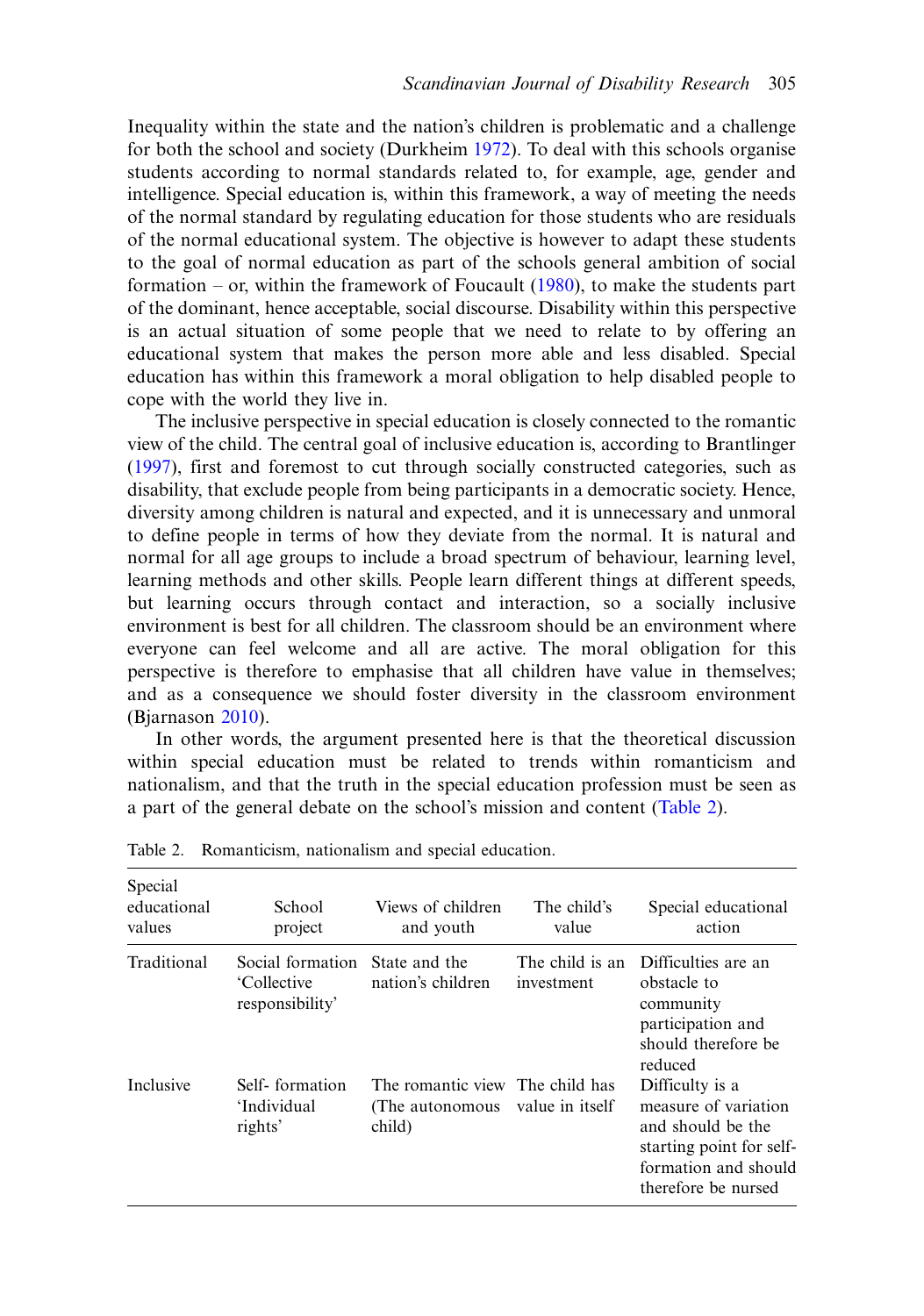#### The truth of the moral argument

I started off this article describing the opposition between a traditional and inclusive perspective of special education. With reference to Foucault, I stated that in order to understand the role and the position of these alternatives in today's school debate, it is necessary to look at the historical development of childhood and schooling. The claim made here is that traditional special education is historically linked to the development of nations, a perspective on childhood as the responsibility of the state and a school system that first and foremost has a responsibility to develop good citizens for the society. Inclusive education is alternatively part of a historical development connected to romanticism, an understanding of childhood as something that has a value in itself, and to a school system that aims at fostering self-formation that does not necessarily support the established society (Gallagher [2001](#page-9-0)).

It is a heated debate within the academic area of special education about the role and position of special education (Hausstätter  $2011$ ). However, as presented in this text, the real competition of this internal debate is first seen when we look at how the society in general view special education and the role of deviant children in school. In other words, what is the dominant truth in education policy today, and why is it like this? To answer this question in detail will be impossible within the framework of this article, thus I wish to make a couple of personal remarks related to the development seen in present education policy with reference to Norway.

Inclusive education is still a general goal in Norwegian education, however it seems like this part of the education policy is less dominant in policy documents now than they were ten years ago. My impression is that the focus on self-formation and inclusive environments has become less true in the political discourse. It seems that the romantic vision of childhood as value in it self is loosing terrain to the global competition of education (Sahlberg [2007\)](#page-11-0).

In my view, the historical tradition where the child is seen as an investment for the nation is the dominant truth of education today. Even though the concept of inclusion is not forgotten it is the perspectives of children as an investment that in reality defines the content and structure of education. Especially I want to point to the increasing demand for effective teaching (e.g. Imsen [2011\)](#page-10-0). As pointed out by Hausstatter and Takala [\(2011](#page-10-0)), with reference to the PISA-results, special education seems to be an effective way of raising academic results in the school. However, as presented in [Table 2](#page-6-0), this is only 'true' when special education is understood within the traditional perspective.

When faced with the demand for a quick increase in academic results the traditional perspective of special education seems to be more effective (Hausstätter and Connolley [2007\)](#page-10-0). Individual pupil's academic problems are solved by individualoriented measures that can relatively easily determine what kind of help is required. The traditional perspective, through their historically well established methods, will relatively quickly be able to offer solutions in order to help those feeling disabled. The focus is on the individual and it is very often possible to increase ability in identified areas of need. In addition, by implementing specific solutions for individual students and groups of students, a greater homogenization of general teaching can be achieved. This homogenisation leads to the general teaching being easier to plan and carry out – in turn making it appear to be more effective. The moral obligation to help people is within this framework, traditional special education, made as a measurement of how well we are able to help each single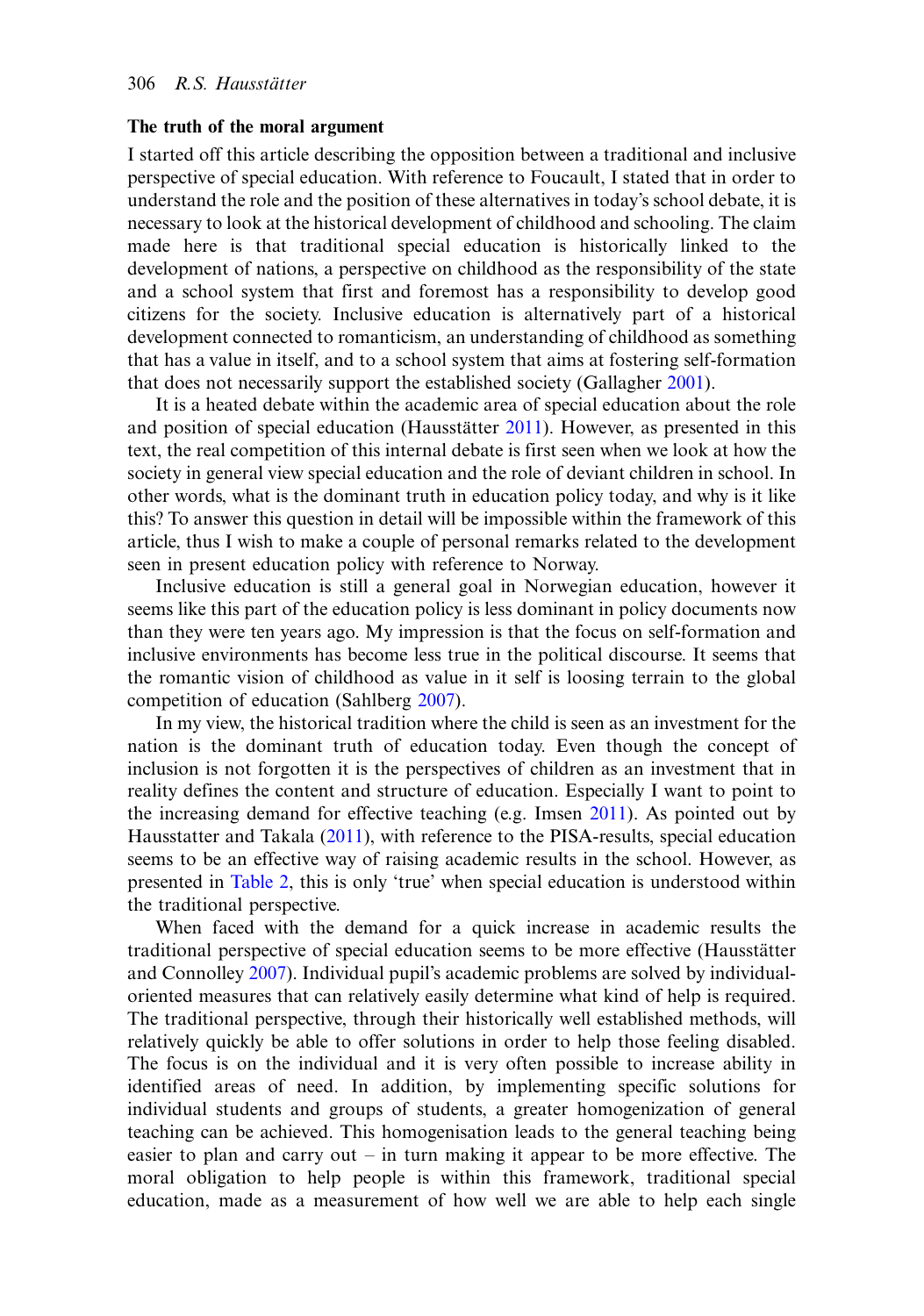individual to cope with the requirements of the society. Within the historical framework of 'the state and nations children' and todays focus on effective teaching, this is therefore a reasonable and moral acceptable way to argue. The legitimation of special education within this framework can also explain the quite dramatic increase in children in need for special education that we experience in Norway today (Nordahl and Hausstätter [2009\)](#page-10-0).

Facing the demand for effective teaching, the inclusive perspective within special education seems to loos the power of the moral argument. I have previously argued that there exists a time-lag in relation to different perspectives in special education (Hausstätter  $2007$ ). The inclusive strategy is to focus more on preventive measures, organisational solutions and attitudes in order to discourage the progress of disabilities. A potential problem of this approach is that it can take a long time, perhaps too long, to see measurable change in the individual. The debate about effectiveness in education is therefore challenging the inclusive strategy to the degree that it is possible to speculate that an inclusive strategy will not actually result in the school society wants (e.g. Hegarty [2001;](#page-10-0) Connolley and Hausstätter [2009\)](#page-9-0).

The goal of inclusive education is loosing terrain to a more dominant perspective supporting the strategies of individual support for children with special need. However, the political rhetoric on special education and inclusion has not changed. The political goal is still to create an inclusive school, thus as pointed out by Kiuppis [\(2011](#page-10-0)), instead of changing the school, the definition of inclusion in practice is altered. The adaption of inclusive education to fit the dominant perspectives of education is elaborated in a forthcoming article (Hausstätter accepted), however I will briefly mention one example of how political rhetoric of special education is adapted to the dominant view of the 'state and nation children.' Both Tables 1 and 2 outline a clear theoretical distinction between the traditional and the inclusive values. In practice, however, it may be difficult to separate the arguments from each other and one result might be that the concept of inclusion is used in favour of the 'state and nation child':

One argument that is used in order to prove the necessity of inclusive education is that inclusion makes schools more effective (e.g. Lunt and Norwich 1999; Mitchell 2007; Fredricson and Cline [2002;](#page-9-0) Weiner 2003). The search for an effective school seems to be central for the established school system (e.g. Hattie 2009), and by relating the search for an effective school to inclusive education it seems that it is possible to develop a potentially strong argument in favor of inclusive education. The problem with linking effective schools and inclusion is that it reduces the prospective of an alternative education to a tool in the search for an effective school. (Hausstätter [accepted](#page-10-0))

The power of the moral argument in special education is a question of what dominates the discussion about the school's role in society (cf. Foucault [1980](#page-9-0)). Challenging the understanding of special education is therefore also a confrontation of an opposite understanding of the role and content of the school (Graham and Slee [2008\)](#page-9-0). The moral argument must therefore be placed into a bigger picture that reveals the connection between moral arguments in special education and what makes this argument a moral argument in our society. The reduced power of the inclusive perspective is in this light not surprising. As pointed out by Brantlinger [\(1997](#page-9-0)) the school is basically organised to support the prevailing cultural power. The school is therefore, as also pointed out by Durkheim [\(1972](#page-9-0)), an institution that has social formation as the main objective. An inclusive perspective as outlined in [Table 2](#page-6-0) can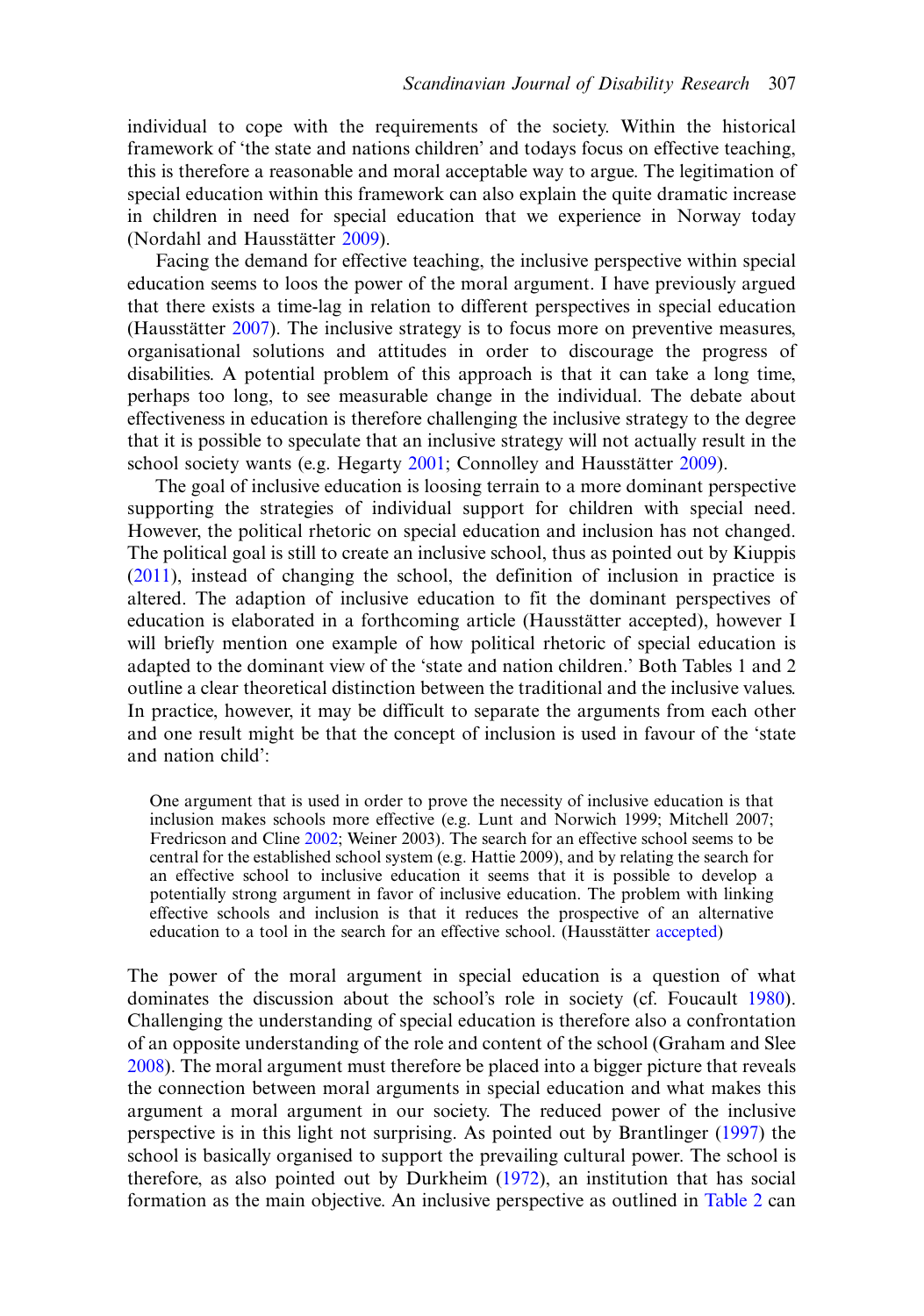<span id="page-9-0"></span>therefore be a contradiction to a political school community-building project and therefore very difficult to realise. Inclusion is perhaps facing the same situation as the romantic view on children did over 100 years ago – the paradoxical situation descried by Thuen [\(2008](#page-11-0)), where large groups of poor children where exploited as cheap and necessary labour, while at the same time childhood as a romantic concept developed among the middle and upper-class parents. The need for necessary labour is perhaps still the dominant, and true, obligation for school development, and inclusion is a luxury only for a few.

#### References

- Askildt, A., and B. Johnsen. 2008. ''Spesialpedagogiske røtter og fagets utviking i Norge [The development of special education in Norway]." In Spesialpedagogikk [Special Education], edited by E. Befring and R. Tangen, 74-90. Oslo: Cappelen.
- Biesta, G. 2004. ''Against Learning. Reclaiming a Language for Education in an Age of Learning." Nordisk Pedagogikk 24 (1): 70-82.
- Biesta, G. J. J. 2010. Good Education in an Age of Measurement: Ethics, Politics, Democracy. London: Paradigm.
- Bjarnason, D. 2010. ''Gjennom labyrinten: Hva er (spesial)pedagogikk i et inkluderende miljø? [Through the Maze: What is (Special-) Education in Inclusive Settings?].'' In Spesialpedagogikk og etikk: kollektivt ansvar og individuelle rettigheter. [Special Education and Ethics: Collective Responsebilites and Individual Rights] edited by S. M. Reindal og and R. S. Hausstätter, 72–87. Kristiansand: Høyskoleforlaget.
- Brantlinger, E. 1997. ''Using Ideology: Cases of Non Recognition of the Politics of Research and Practice in Special Education." Review of Educational Research 67 (4): 425-59.
- Brantlinger, E. A. 2001. ''Poverty, Class, and Disability: A Historical, Social, and Political Perspective." Focus on Exceptional Children 33 (7): 1-24.
- Connolley, S., and R. S. Hausstätter. 2009. "Tocqueville on Democracy and Inclusive Education: A More Ardent and Enduring Love of Equality than of Liberty.'' European Journal of Special Needs Education 24 (3): 231-243. doi[:10.1080/08856250903016714](http://dx.doi.org/10.1080/08856250903016714).
- Cunningham, H. 2005. Children and Childhood in Western Society Since 1500. 2nd ed. London: Pearson.
- Durkheim, E. 1972. "The Social Bases of Education." In Emil Durkheim, [Selected Writings], edited by A. Giddens, 203-219. Cambridge: Cambridge University Press.
- Ericsson, K. 2009. Samfunnets stebarn. [Societies Stepchildren]. Oslo: Universitetsforlaget.
- Foucault, M. 1980. ''Truth and Power.'' In Power/Knowledge. Selected interviews and other writings 1972–1977 by Michel Foucault, edited by C. Gordon, 109–133. London: Harvest Press Limited.
- Foucault, M. 2001. Madness and Civilization: A History of Insanity in the Age of Reason. London: Routledge.
- Foucault, M. 2003. Abnormal: Lecutres at the Collège de France 1974-1975. London: Verso.
- Fredricson, N., and T. Cline. 2002. Special educational needs inclusion and diversity. Buckingham: Open university press.
- Froestad, J. 1995. Faglige diskurser, intersektorielle premisstrømmer og variasjoner i offentlig politikk - Døveundervisning og handikapomsorg i Skandinavia pa˚ 1800-tallet. [Academic discourses in public policy - Teaching Deaf and disabled people in Scandinavia in the 1800s.] Bergen: Institutt for administrasjon og organisasjonsvitenskap – Universitetet i Bergen.
- Gallagher, D. J. 2001. ''Neutrality as a Moral Standpoint, Conceptual Confusion and the Full Inclusion Debate.'' Disability & Society 16 (5): 637-654. doi:[10.1080/09687590120070042.](http://dx.doi.org/10.1080/09687590120070042)
- Gallagher, D. J., L. Heshusius, R. P. Iano, and T. M. Skrtic. 2004. Challenging Orthodoxy in Special Education: Dissenting Voices. Denver, CO: Love.
- Graham, L. J., and R. Slee. 2008. "Inclusion." In Disability & the politics of education, edited by S. Gabel and S. Danforth, 81-101. New York: Peter Lang.
- Hattie, J. 2009. Visible learning: a synthesis of over 800 metaanalyses relating to achievement. London: Routledge.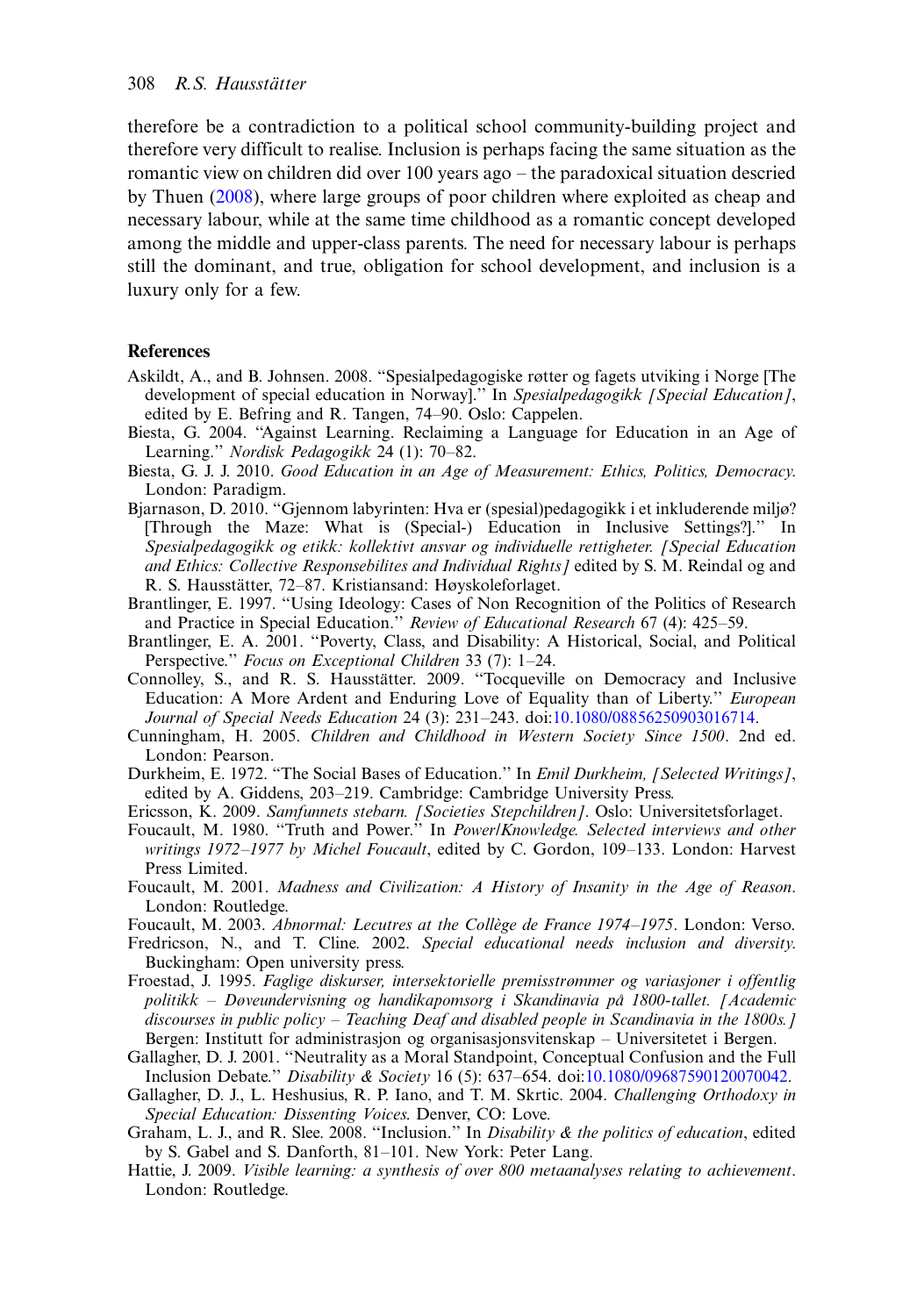- <span id="page-10-0"></span>Haug, P. 2010. "Appraches to Empirical Research on Inclusive Education". Scandinavian Journal of Disability Research 12 (3): 199-209. doi:[10.1080/15017410903385052](http://dx.doi.org/10.1080/15017410903385052)
- Hausstatter, R. S. (accepted). "In Support of Unfinished Inclusion". Scandinavian Journal of Educational Research.
- Hausstätter, R. S. 2004. ''An Alternative Framework for Conceptualising and Analysing Special Education Research." European Journal of Special Needs Education 19 (3): 367-374. doi[:10.1080/0885625042000262514](http://dx.doi.org/10.1080/0885625042000262514).
- Hausstätter, R. S. 2007. Spesialpedagogiske grunnlagsproblemer: mellom ideologi og virkelighet. [The fundamentals of special education: between ideology and reallity]. Bergen: Fagbokforlaget.
- Hausstätter, R. S. 2011. The Traditionalism-Inclusionism Controversy in Special Education: A Conceptual Analysis. Helsinki: Resarch Report Univeristy of Helsinki.
- Hausstätter, R. S., and S. Connolley. 2007. "Towards an Ethics of Research Programmes in Special Education." International Journal of Disability, Development and Education 54 (4): 369-380. doi:[10.1080/10349120701654506.](http://dx.doi.org/10.1080/10349120701654506)
- Hausstatter, R. S., and S. Connolley. 2012. ''Towards a Framework For Understanding the Process of Educating the 'Special' in Special Education.'' International Journal of Special education 22 (2).
- Hausstatter, R. S., and M. Takala. 2011. "Can Special Education Make a Difference? Exploring the Differences of Special Educational Systems Between Finland and Norway in Relation to the PISA Results". Scandinavian Journal of Disability Research 13 (4): 271–281. doi[:10.1080/15017419.2010.507372](http://dx.doi.org/10.1080/15017419.2010.507372)
- Hegarty, S. 2001. "Inclusive Education a Case to Answer." Journal of Moral Education 30 (3): 243-249. doi[:10.1080/03057240120077246](http://dx.doi.org/10.1080/03057240120077246).
- Hobsbawm, E. J. 1990. Nations and Nationalism Since 1780: Programme, Myth, Reality. Cambridge: Cambridge University Press.
- Imsen, G. 2011. ''Hattie-feberen i norsk skolepolitikk [the Hattie fever in Norwegian school policy].'' Bedre Skole nr 4: 18-25.
- Johansen, A. J. 1996. Fra dårekiste til normalisert omsorg; en vandring gjennom omsorgshistoria for mennesker med psykisk utviklingshemming [From the insane asylum to normal care, a walk through the history of caring for people with mental retardation]. Harstad: Høgskolen i Harstad.
- Kauffman, J. M., and G. M. Sasso. 2006. ''Toward Ending Cultural and Cognitive Relativism in Special Education.'' Exceptionality 14 (2): 65-90. doi:[10.1207/s15327035ex1402\\_2](http://dx.doi.org/10.1207/s15327035ex1402_2).
- Kirkebæk, B. 1993. Da de åndssvage blev farlige. [When the mental retarded became dangerous]. Holte: Socpol.
- Kirkebæk, B., and E. Simonsen. 2008. ''Handikaphistoriske temaer utfordringer i dag [Handicap historical themes – challenges today]." In Spesialpedagogikk, edited by E. Befring and R. Tangen. Oslo: Cappelen.
- Kiuppis, F. 2011. "Mer enn én vei til framtiden: Om ulike tolkninger av inkluderende opplæring. [More than one Way to the Future: On different Interpretations of Inclusive Education]". Norsk pedagogisk tidsskrift.? (2): 91-109.
- Lunt, I., and B. Norwich. 1999. Can Effective Schools Be Inclusive Schools? Oxford: Institute of Education.
- Michell, D. 2007. What Really Works in Special and Inclusive Education: Using Evidence-Based Teaching Strategies. London: Routledge.

Mostert, M. P., K. A. Kavale, and J. M. Kauffman. 2007. Challenging the Refusal of Reasoning in Special Education. Denver: Love publishing company.

Nietzsche, F. 1989. Genealogy of Morals. New York: Vintage books.

Nordahl, T., and R. S. Hausstätter. 2009. Spesialundervisningens innsatser og reslutater: Evaluering av spesialundervisningen under Kunnskapsløftet. [Special Education, efforts and results: Evaluation of special education in the Knowledge Promotion reform.] Hamar: Utdanningsdirektoratet/Høgskolen i Hedmark.

Oliver, M. 1991. Disabled People and Disabling Environments. London: Jessica Kingsley.

- Pollock, L. A. 1983. Forgotten Children: Parent-Child Relations Fram 1500-1900. Cambridge: Cambridge University Press.
- Ravneberg, B. 1999. Normalitetsdiskurser og proffesjonaliseringsprosesser. En studie av den spesialpedagogiske yrkesutviklingen 1880–1990. [Discourses on normality and professiona-